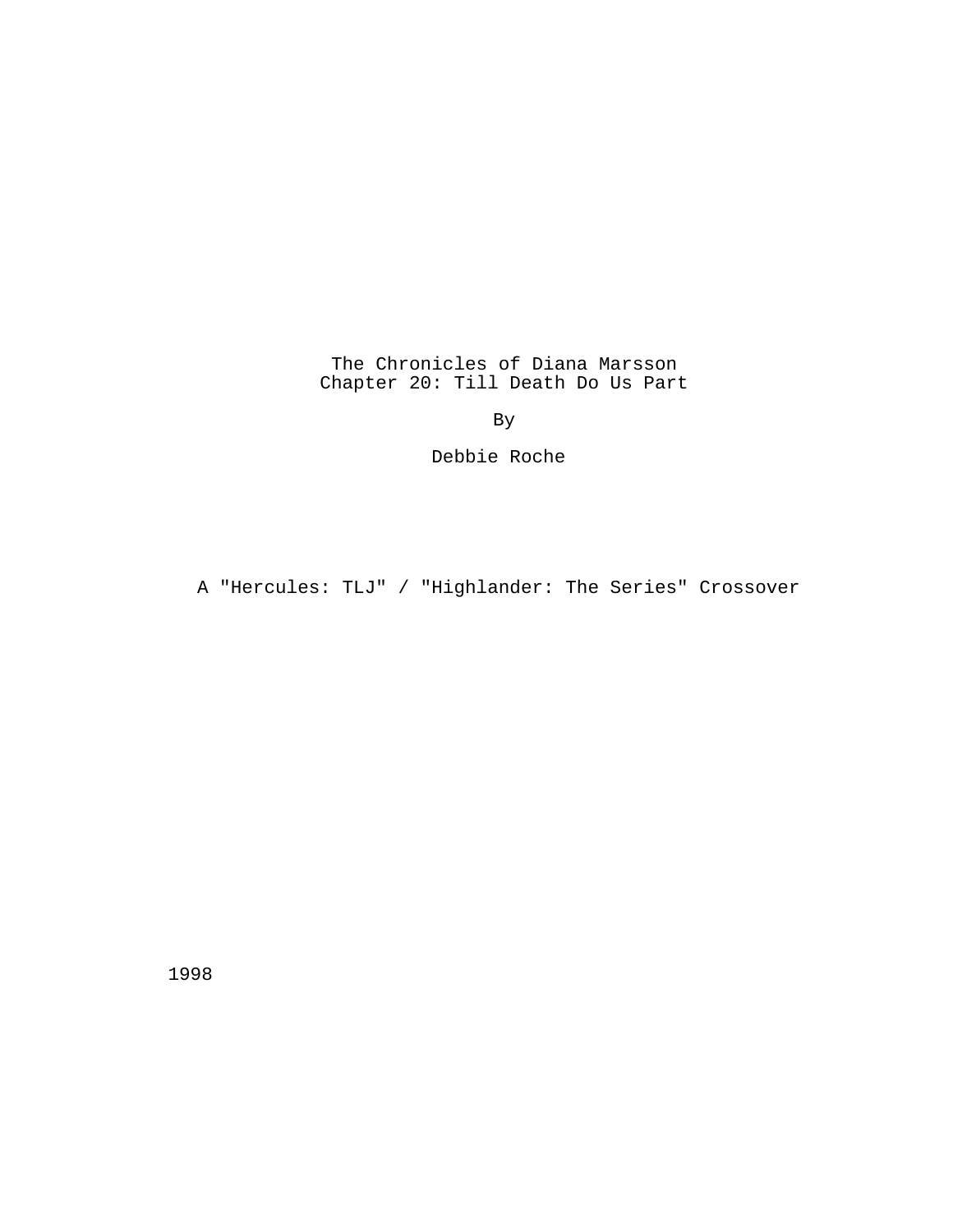|   | EVENTS THAT HAPPEN BETWEEN END OF LAST CHAPTER AND START OF<br>THIS ONE                                                          |                |
|---|----------------------------------------------------------------------------------------------------------------------------------|----------------|
| 1 | 2023                                                                                                                             | 1              |
|   | The Year of the Rabbit.                                                                                                          |                |
|   | Michael Baton gets married to a woman named Renee.                                                                               |                |
| 2 | 2024                                                                                                                             | $\overline{2}$ |
|   | The Year of the Dragon.                                                                                                          |                |
|   | Kevin & Sam Baton have a son.                                                                                                    |                |
|   | (The other Diana, Clark, and Ares return to Ancient Greece.)                                                                     |                |
| 3 | 2026                                                                                                                             | 3              |
|   | The Year of the Horse.                                                                                                           |                |
|   | Michael & Renee have a son.                                                                                                      |                |
| 4 | 2030                                                                                                                             | 4              |
|   | The Year of the Dog.                                                                                                             |                |
|   | Kevin & Sam have a daughter on Nov 30th. They name her<br>Athena. Athena is born under the sign of the Centaur<br>(Sagittarius). |                |
| 5 | 2032                                                                                                                             | 5              |
|   | The Year of the Rat.                                                                                                             |                |
|   | Michael & Renee have a daughter on July 30th. They name her<br>Lucy. She is born under the sign of the lion (Leo).               |                |
| 6 | 2035                                                                                                                             | 6              |
|   | The Year of the Rabbit.                                                                                                          |                |
|   | Earth has reached a state of Global Unity and peace. No more<br>wars, no more turmoil.                                           |                |
| 7 | 2040                                                                                                                             | 7              |
|   | The Year of the Monkey.                                                                                                          |                |
|   | Duncan & Diana break-up. It is a mutual break-up. They part<br>on good terms.                                                    |                |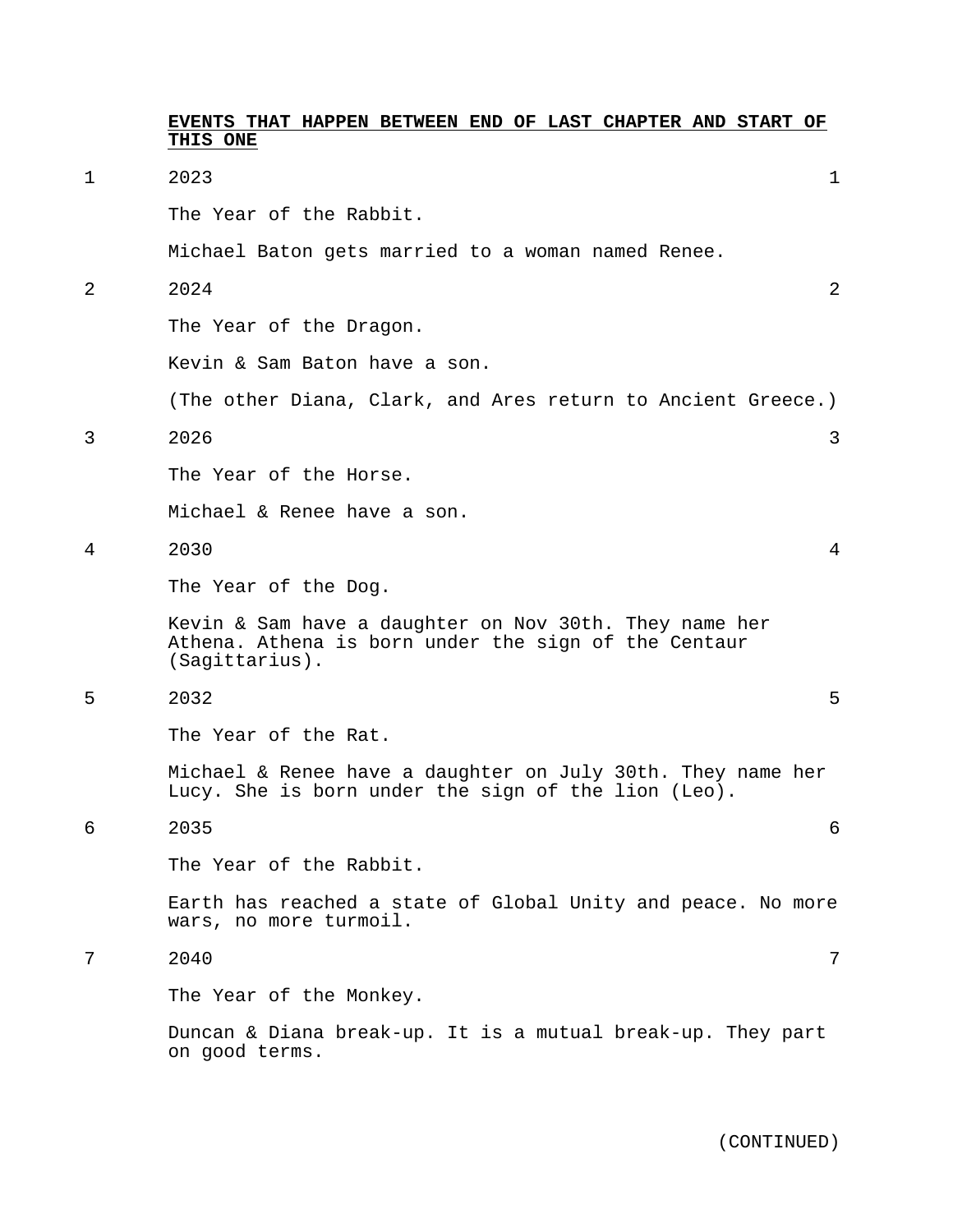Athena is now 10 years old, and Lucy is 8 years old. Diana and Clark start spending more time with the girls, as the time is approaching when they will be old enough to help them rescue Ares. Diana and Clark train the girls on how to use a Chakram. They practice with Frisbees and boomerangs at first. Athena, being a little older, gets the hang of it a lot a faster. She becomes a pro in record time. Diana provides her with a replica of a Chakram. (The real one is back in the cave) They do some target practice. Athena really is a quick study she gets the hang of things really fast.

8 2042 8

The Year of the Dog.

It has been 100 years since Melinda and gang almost rescued Ares. Diana is sure that the girls will be ready by her perfect date. Her perfect date is really a range. Mar 21 - Apr 19 to be exact. That is when the sun will be in the zodiac sign of Aries. Of course the sign is a ram and not Ares, but the similarity is just too much to resist. She would love to rescue him when the sun was in Aries, and the Chinese zodiac sign is the Dog.

CUT TO:

### **SATURDAY MARCH 29th 2042**

9 EXT: SITE OF CAVE - MACEDONIA 9

DIANA, CLARK, ATHENA BATON, and LUCY BATON, are standing a few feet away from the cave entrance. DIANA addresses the girls.

### DIANA

Okay. (beat) Today is the day you've been practicing for. We have to succeed. The time is right. Are you ready?

LUCY / ATHENA Yes, Diana. We are.

### DIANA

Good.

They approach the cave. DIANA is in the lead, the girls are following behind her, and CLARK is following behind them. They reach the cave entrance and stop. DIANA turns and looks to LUCY. DIANA has forgotten that the lock will open for anyone now that the "seal" is broken.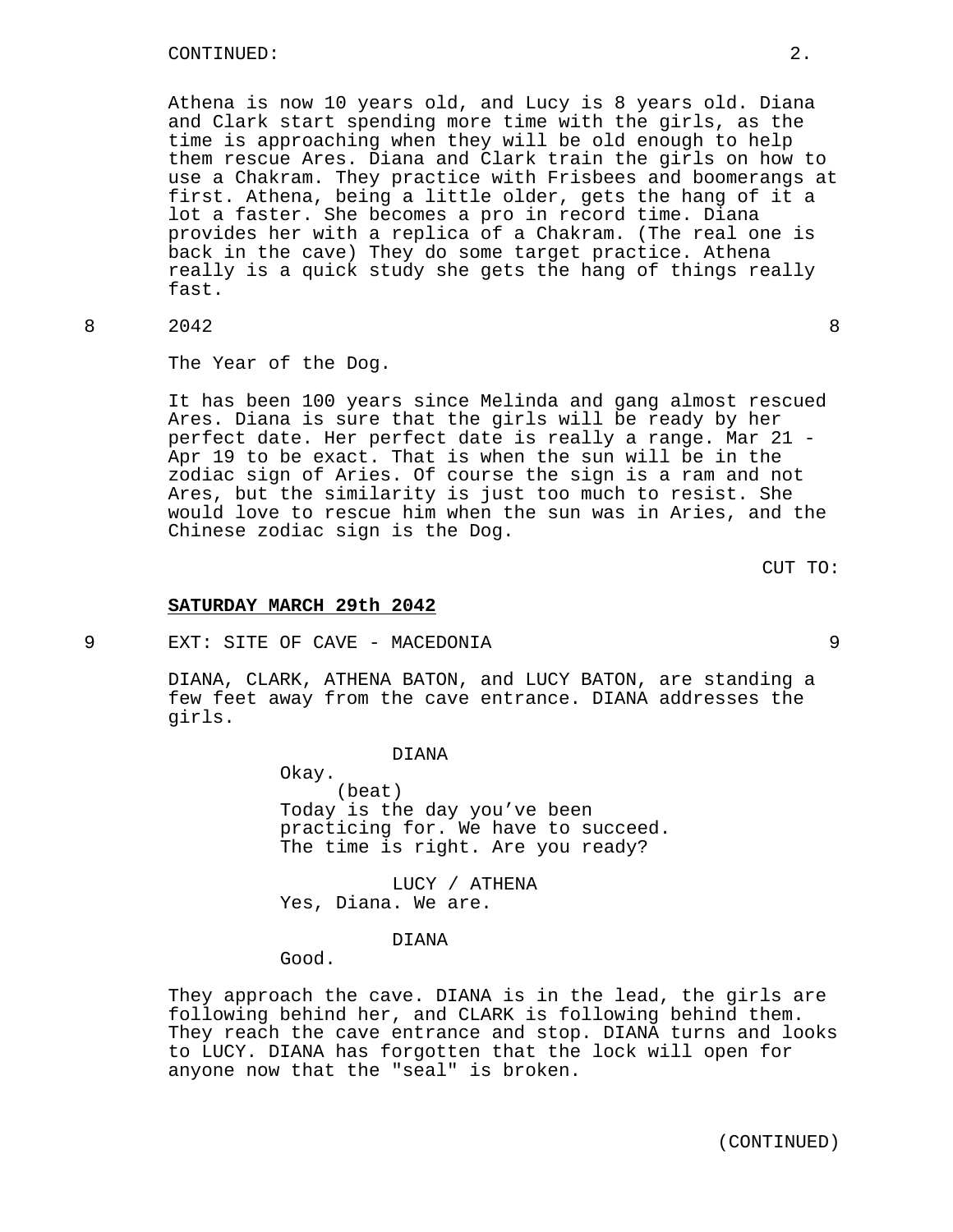DIANA The first task is Lucy's.

LUCY steps forward. DIANA is standing beside the "door". DIANA points to the combination lock hand print.

# DIANA

Open it.

LUCY places her hand in the print and mutters to herself.

LUCY First ruby...

She turns the print to point at the ruby.

LUCY

...then emerald.

She turns the print to point at the emerald. The lock clicks. LUCY steps back. The door opens. DIANA smiles at LUCY.

# DIANA

Very good.

DIANA enters. LUCY follows. ATHENA and CLARK follow.

CONTINUE TO:

10 INT: CAVE -- ENTRANCE WAY 10

They all stop just inside of the entrance.

DIANA Now for step 2. (beat) Lucy, you and Clark stay here. Athena, come with me.

LUCY goes to CLARK's side. ATHENA goes to DIANA's side. DIANA and ATHENA walk over to the "staircase" and descend. LUCY looks at CLARK.

> LUCY She's gone to get that Chakram thing, isn't she?

CLARK And once it gets here, you know what you have to do, right?

LUCY nods a "yes".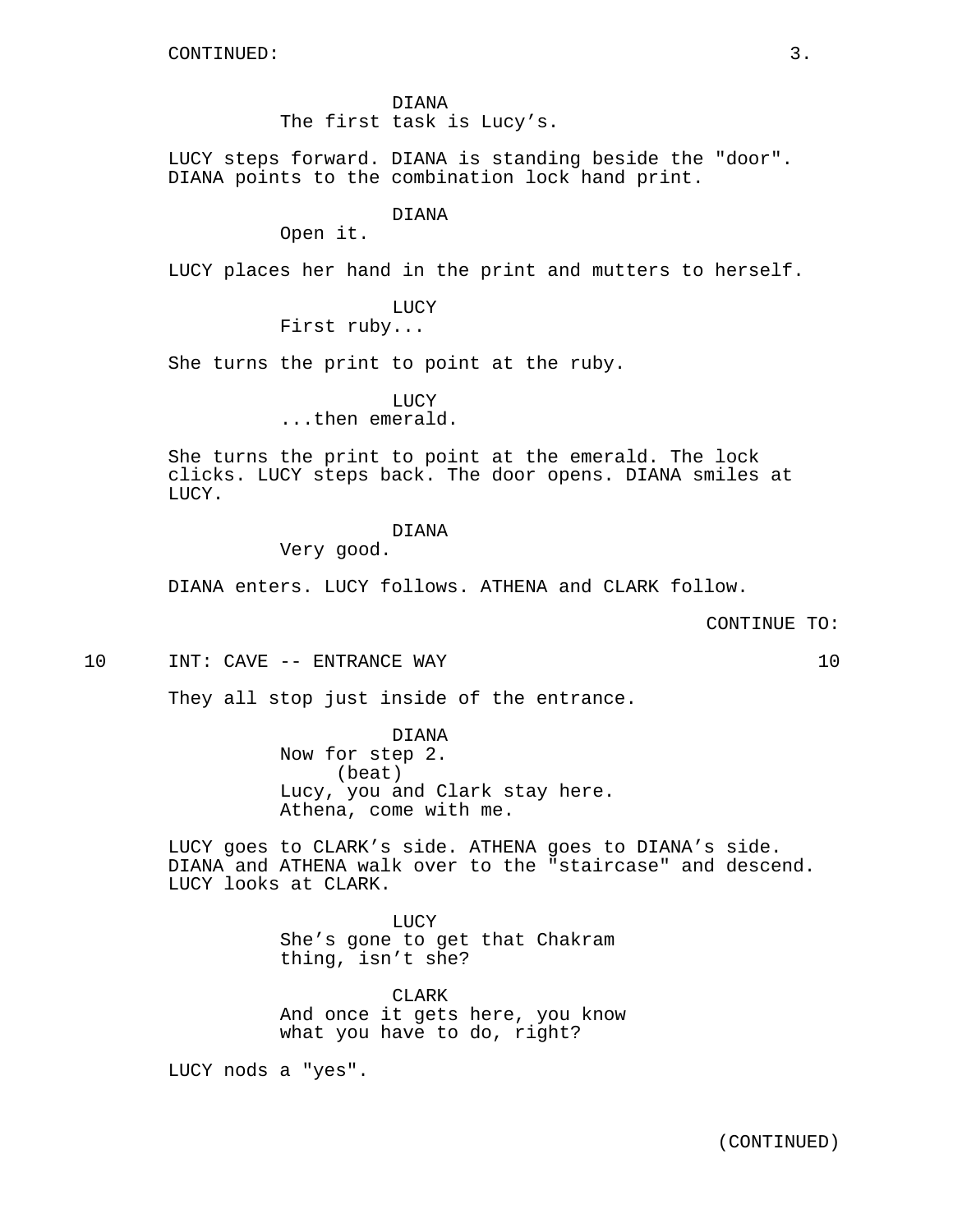LUCY Make the two pieces, one.

### CLARK

Right.

CLARK thinks to himself.

CLARK

Kind of ironic that if you look at the steps taken... Arrive at cave... Ruby selected... Emerald selected... Staircase descended... and then take the first letter of each word... You get ARES.

### 11 DIANA AND ATHENA 11

DIANA and ATHENA reach Clark's "imaginary walls". DIANA walks over to the shield hanging on the wall. (Note: The shield is attached to the wall on hinges. There is a hole behind it. In the hole, are the two pieces of the Chakram.) DIANA opens the "shield safe", the pieces are still there. She breathes a sigh of relief. She motions for ATHENA to come over. ATHENA comes over.

> DIANA Athena, reach in and remove both pieces. (beat) One at a time and hand them to me.

ATHENA removes one piece, hands it to DIANA, then removes the other piece and hands it to DIANA. DIANA looks at ATHENA to make sure she isn't going to faint or anything.

> DIANA How do you feel?

> > ATHENA

Fine.

DIANA

You sure.

ATHENA

Yes.

DIANA

Good.

DIANA closes the "shield safe" and turns to ATHENA.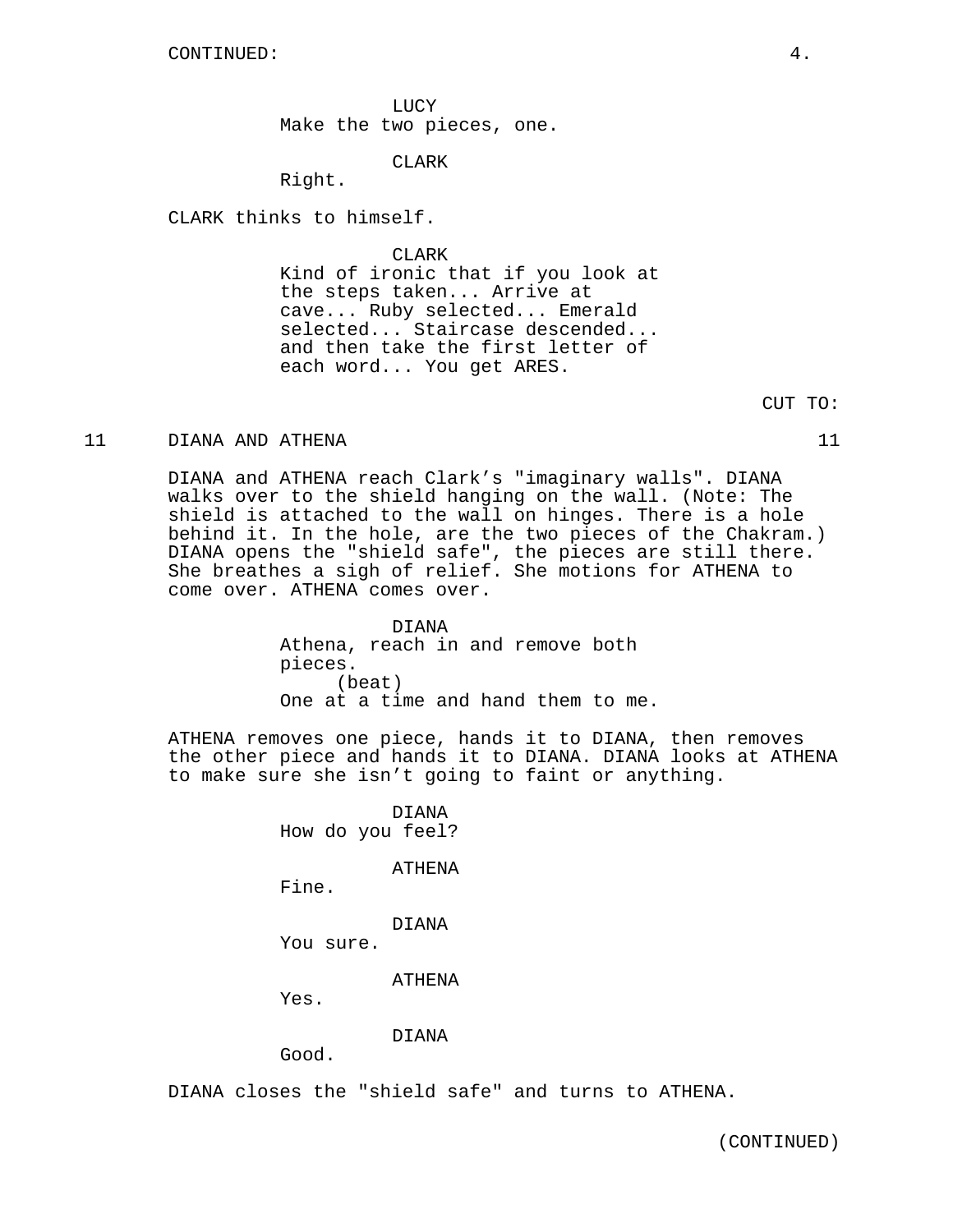CONTINUED: 5.

DIANA Wait here. (beat) I'll be right back.

DIANA walks off. ATHENA watches DIANA turn the corner.

PAN TO:

12 AROUND THE CORNER 12

DIANA vanishes.

CUT TO:

13 CLARK AND LUCY 13

LUCY is looking at CLARK, when DIANA materializes behind her - in the shadows. DIANA walks over, and hands the two pieces of the Chakram to CLARK.

> DIANA Give me 10 seconds. (beat) Then give these to Lucy.

CLARK nods. DIANA walks into the shadows and vanishes.

CUT TO:

14 ATHENA 14

ATHENA is studying the hallway. DIANA turns the corner and approaches her.

> DIANA Now, remember... (beat) Do not become distracted by what you will see inside. (beat) Focus on your task.

ATHENA I'm ready.

DIANA Good. Take my hand.

DIANA offers her hand. ATHENA takes it. They walk through the "alpha" wall.

CUT TO: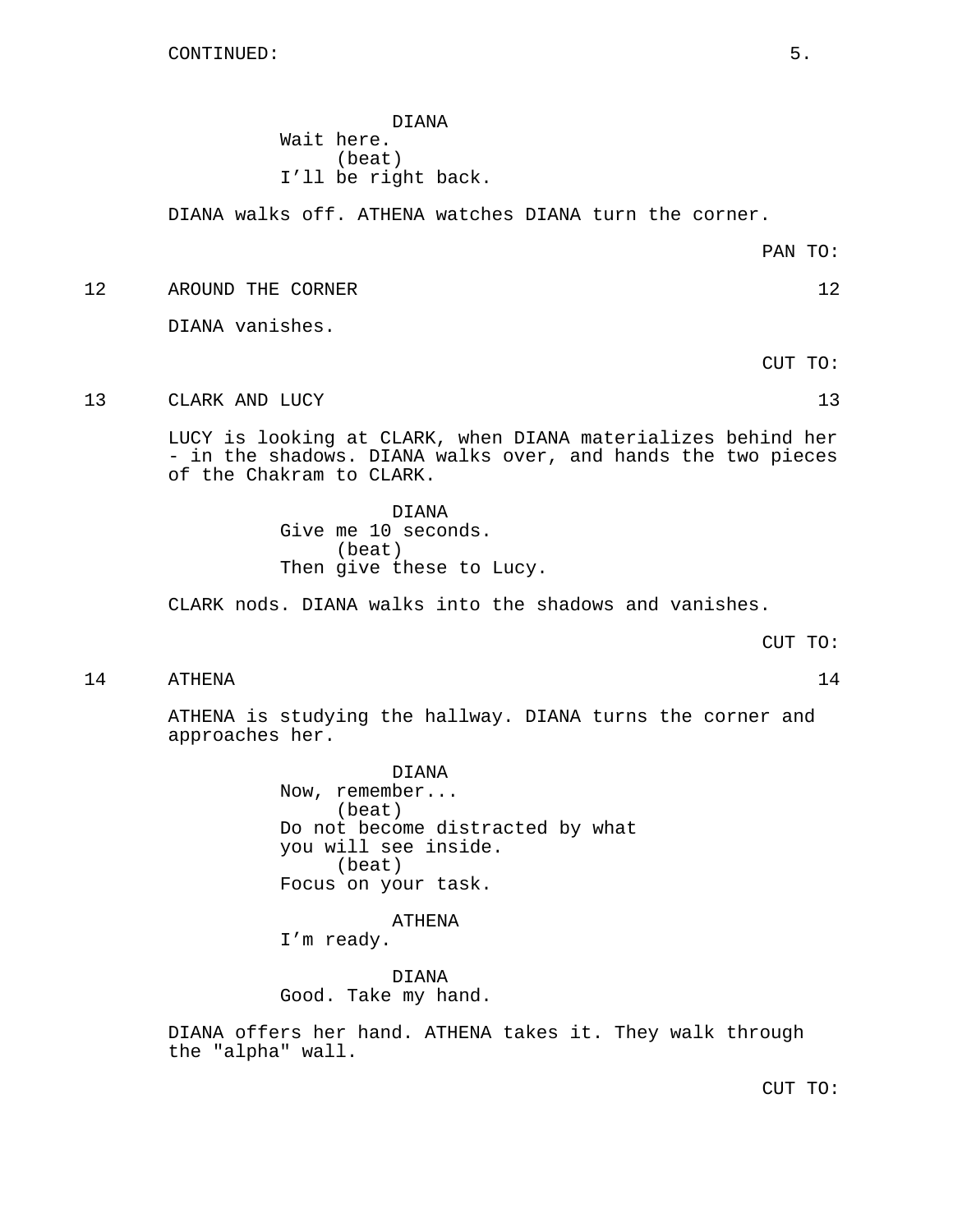## 15 CLARK AND LUCY 15

CLARK looks at LUCY.

CLARK Okay, Lucy. Here you go.

CLARK hands LUCY the pieces of the Chakram. The magnetic bond between the two halves is strong. They come together on their own. Once joined, there is a flash, and LUCY collapses, dropping the Chakram, but not breaking it. CLARK picks it up.

### CLARK

### She did it.

CLARK sends the chakram to DIANA, and takes LUCY out of the cave.

CUT TO:

16 DIANA & ATHENA 16

The cave has started to come to life. The torches lit the moment they entered. The Eye starts to glow, and hum.

#### DIANA

She did it.

A beam of light comes out of The Eye. The beam strikes the sarcophagus. The beam works its way around the lid, unsealing it. The Chakram arrives on the floor beside ATHENA. ATHENA picks it up. DIANA is drawn to the sarcophagus.

#### ATHENA

Diana? Where are you...

DIANA reaches the sarcophagus as ARES rises. DIANA mutters the following line.

> DIANA By the gods, you're...

ARES turns to her. He says his line as he gets out of the sarcophagus.

> ARES Di... Diana? (beat) Is it really you?

She brings her hand to the side of his face in a caress. Tears are starting to from in her eyes, tears of joy.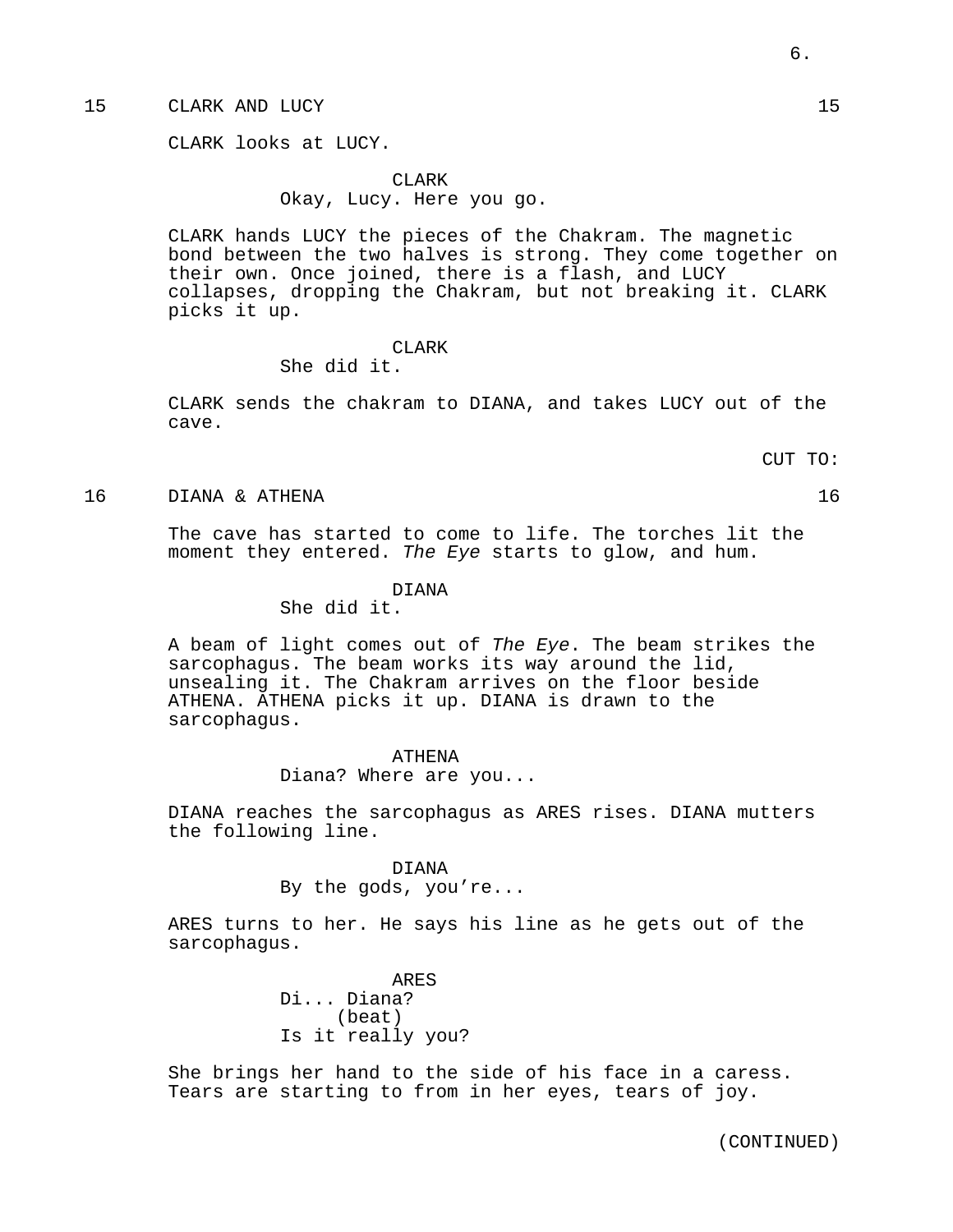DIANA Yes. (beat) Yes, it's me.

She embraces him, tightly. She holds him for a few moments, then looks at him.

> DIANA I'm getting you out of here.

> > ARES

But...

She brings a finger to his lips.

# DIANA

Sh. Quiet.

She looks at him for a few more moments, then turns to ATHENA, who, despite what is going on, seems to be in complete control of herself.

> DIANA Now. Throw it.

DIANA points to The Eye.

DIANA That's your target. Hit The Eye.

ATHENA takes a deep breath, stares at The Eye for a few moments, then tosses the Chakram. Direct hit. The Chakram hits The Eye, and returns to ATHENA's hand. ATHENA smiles as she catches it. The hidden door opens. ARES looks at the door. DIANA takes his hand in hers.

> DIANA Come on, let's get you out of here.

They head to the door. ATHENA follows.

CUT TO:

17 EXT: CAVE 17

CLARK and LUCY are sitting on a bench about 5 feet from the cave.

> LUCY So, did it work?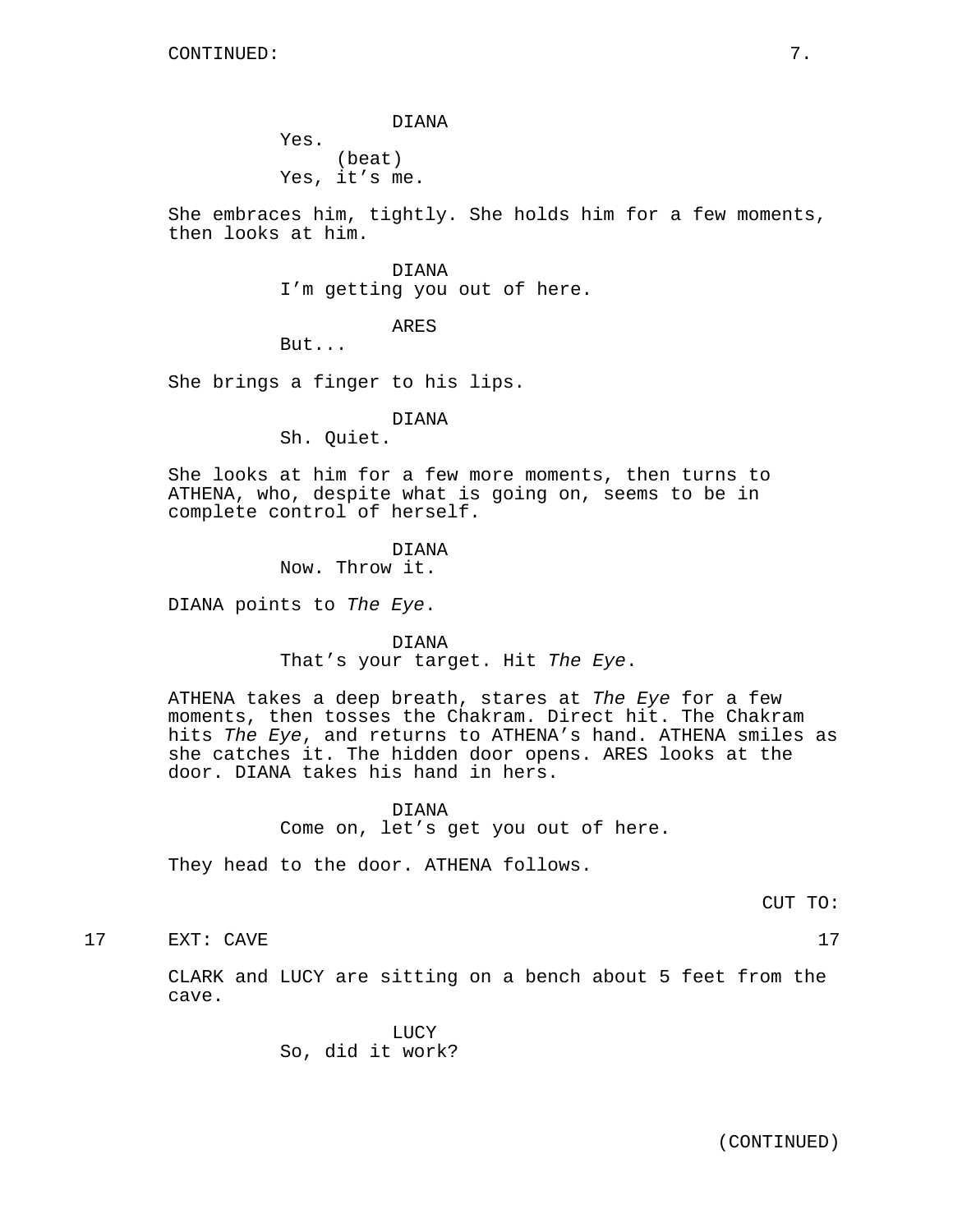CLARK I'm not sure. I...

LUCY

Look...

LUCY points to the cave. ATHENA, DIANA, and ARES emerge.

CLARK Well, I guess that answers the question. It worked.

**LUCY** Who is that man with Diana?

CLARK doesn't answer. ATHENA, DIANA, and ARES reach them. LUCY looks at ARES.

> LUCY Who are you?

ATHENA (smile) I freed him. (beat) He was trapped inside some sort of stone casket. Just like Diana said. (beat) It was amazing. I...

LUCY goes over to ARES and looks up at him.

LUCY What's your name, mister?

ARES looks to DIANA before he answers. She smiles and turns to LUCY.

> DIANA His name is Ares.

DIANA looks back at ARES. LUCY seems to be trying to understand.

**LUCY** 

Ares? That's a strange name.

DIANA looks back at the girls. ATHENA speaks before DIANA can say something.

> ATHENA Ares? As in the God of War Ares?

ARES looks at her and smiles.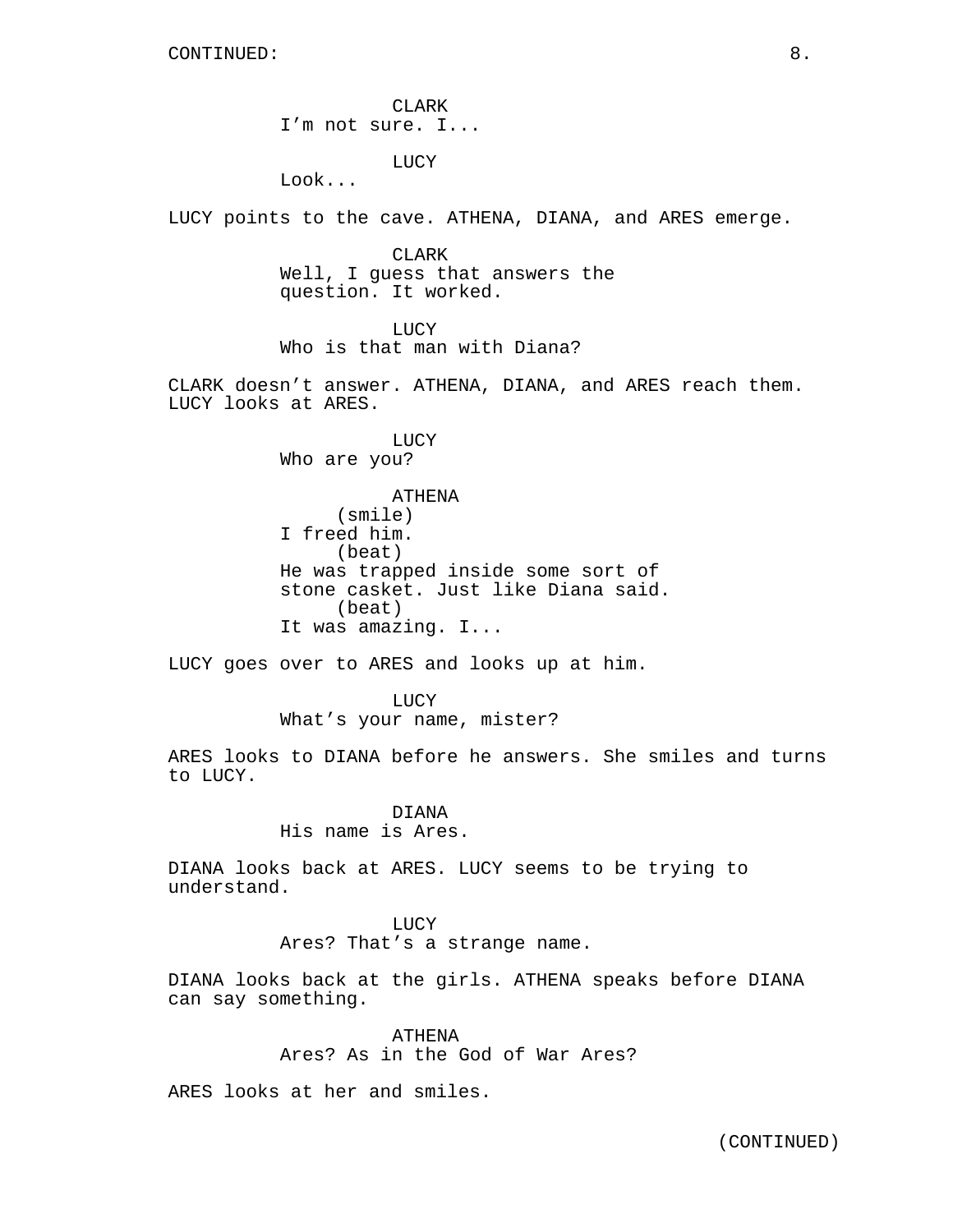ARES

Yes.

ARES looks from ATHENA to LUCY and then back to ATHENA.

ARES (smile) Thank you for freeing me. (drop smile) I've been trapped in there for a long, long, time.

DIANA turns to ARES, who is starting her.

DIANA I promised you then, that I'd get you out. (beat) I'm just sorry it took so long.

ARES smiles at DIANA. His hand cups her face.

DIANA I've missed you so much.

ARES rests his hand under her chin.

ARES And I you, Diana.

ARES brings her lips to his. He kisses her. She melts into the kiss. He hugs her tightly. CLARK looks at the girls.

> CLARK Okay you two. Your job is done here. Time to go.

LUCY But we can't just leave Diana out here in the middle of nowhere.

**CLARK** 

Yes we can.

CLARK takes their hands in his, and heads to the car. DIANA and ARES, who are behind them, vanish. ATHENA turns back to say something, and notices they are gone. She looks around.

> ATHENA Wh... Where'd they go?

CLARK turns and sees that they are gone.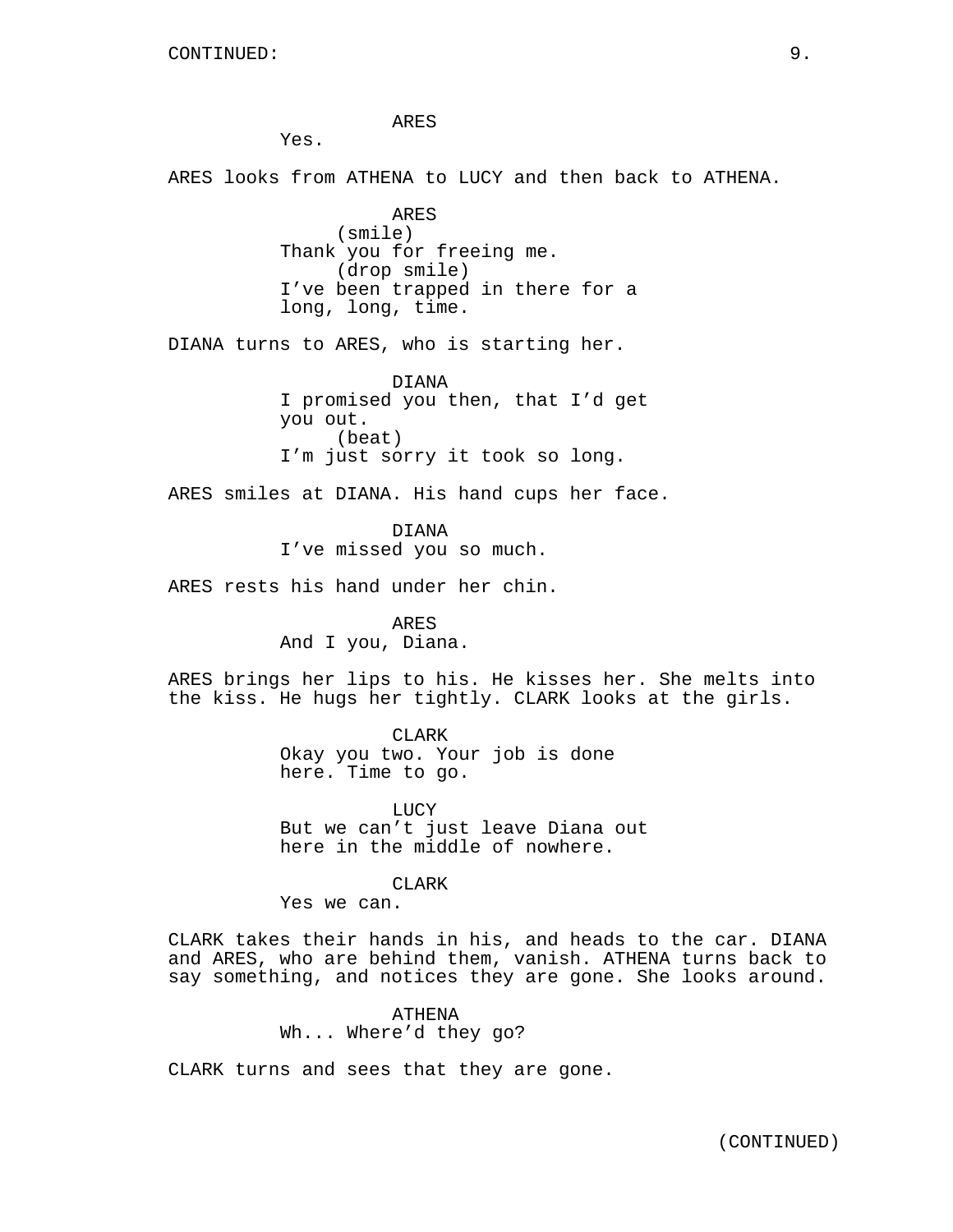CLARK Oh... they're around.

They continue to car.

CONTINUE TO:

18 EXT: CAR 18

They reach the car. CLARK opens the back door, on the driver's side, and LUCY gets in. ATHENA stands with arm resting on the door. CLARK opens the driver's door and is about to get in. ATHENA turns to him.

ATHENA

Clark?

CLARK looks at her.

ATHENA Who are you guys? Really?

CLARK

What do you mean?

ATHENA

If that guy really was Ares, thee Ares, and he knows Diana, that would mean that she would have had to have been around back then.

CLARK gets in the car. ATHENA gets in the car.

CONTINUE TO:

19 INT: CAR 19

CLARK turns around, leaning his arm on the back of the seat, and looks at ATHENA.

> CLARK You wouldn't believe me if I told you.

> > ATHENA

Try me.

CLARK stares at ATHENA.

CLARK My you are an inquisitive little girl today, aren't you?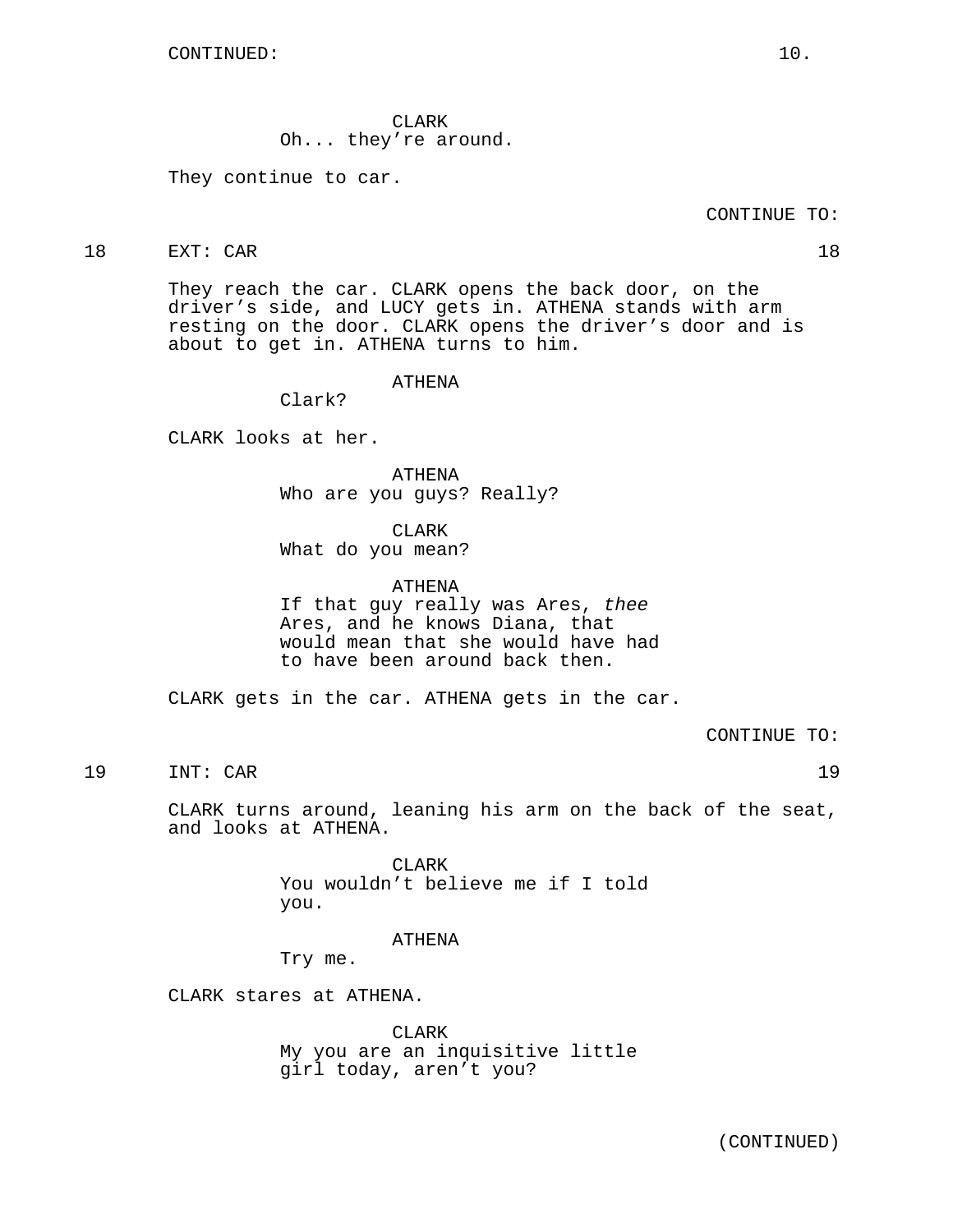ATHENA Clark, I may be little, but I'm not stupid. (beat) My father named me after the goddess of wisdom for a reason you know.

CLARK takes a breath, then snaps his fingers. LUCY and ATHENA are frozen in time. CLARK thinks. He looks at them.

> CLARK Okay, you two, listen up. (beat) You will forget everything that happened here today. Everything. The three of us went exploring, and that's all. Nothing exciting happened.

CLARK notices that ATHENA is still holding the Chakram. He takes it from her, and zaps it to the warehouse. CLARK then turns around and starts the car. Once the car is started, he snaps his fingers. The girls unfreeze. CLARK drives off.

> CLARK So, having fun yet?

ATHENA This is boring. I want to go home.

CLARK smiles.

LUCY You said we'd see exciting things. (beat) All I've see so far is sand and hills.

ATHENA Don't forget the cave.

CLARK gets a look of shock on his face. Cave? What cave is she talking about? She was supposed to forget about the cave!

> LUCY There was nothing in that cave. Nothing.

ATHENA You mean you didn't notice the writing on the wall?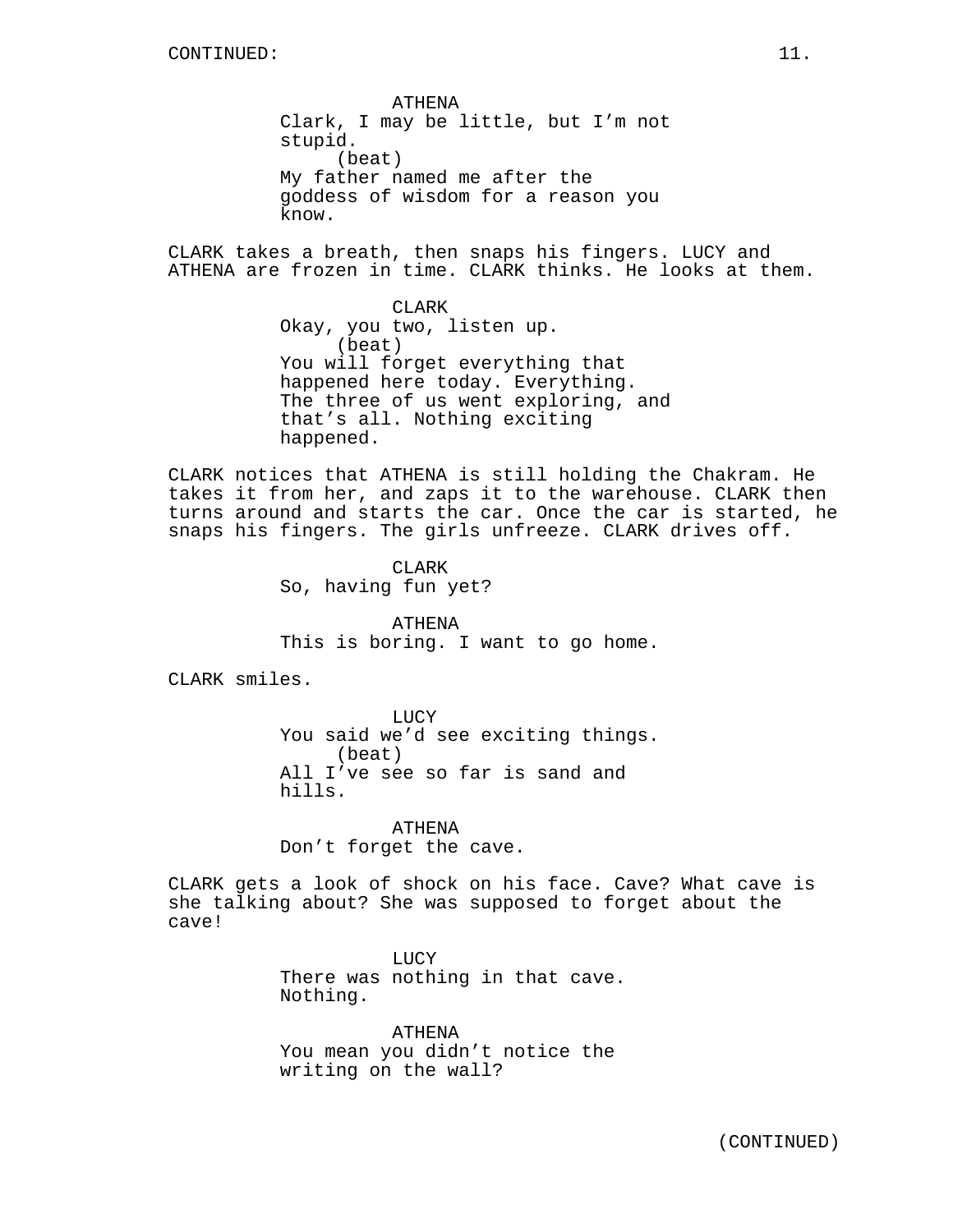LUCY / CLARK Writing? ATHENA Yeah. CLARK What did it say? ATHENA Don't know. (beat) It was just a bunch a symbols. LUCY If it was just symbols, how do you know it was writing? CLARK Hieroglyphics? ATHENA No. It wasn't Egyptian. CLARK I don't remember any wall with writing on it. ATHENA Well I do. That was the only exciting thing I've seen all day. ATHENA stares out the window. ATHENA And I intend to find out what it means.

CLARK begins to probe her mind, trying to find out what she remembers.

CUT TO:

20 INT: DIANA'S HOUSE - BEDROOM 20

DIANA and ARES are making up for lost time. They are in the heat of passion. He is kissing her neck.

> DIANA Oh, I've missed you. I...

She has completely melted under his touch. He suckles her right breast. She gasps. He brings his lips to her neck and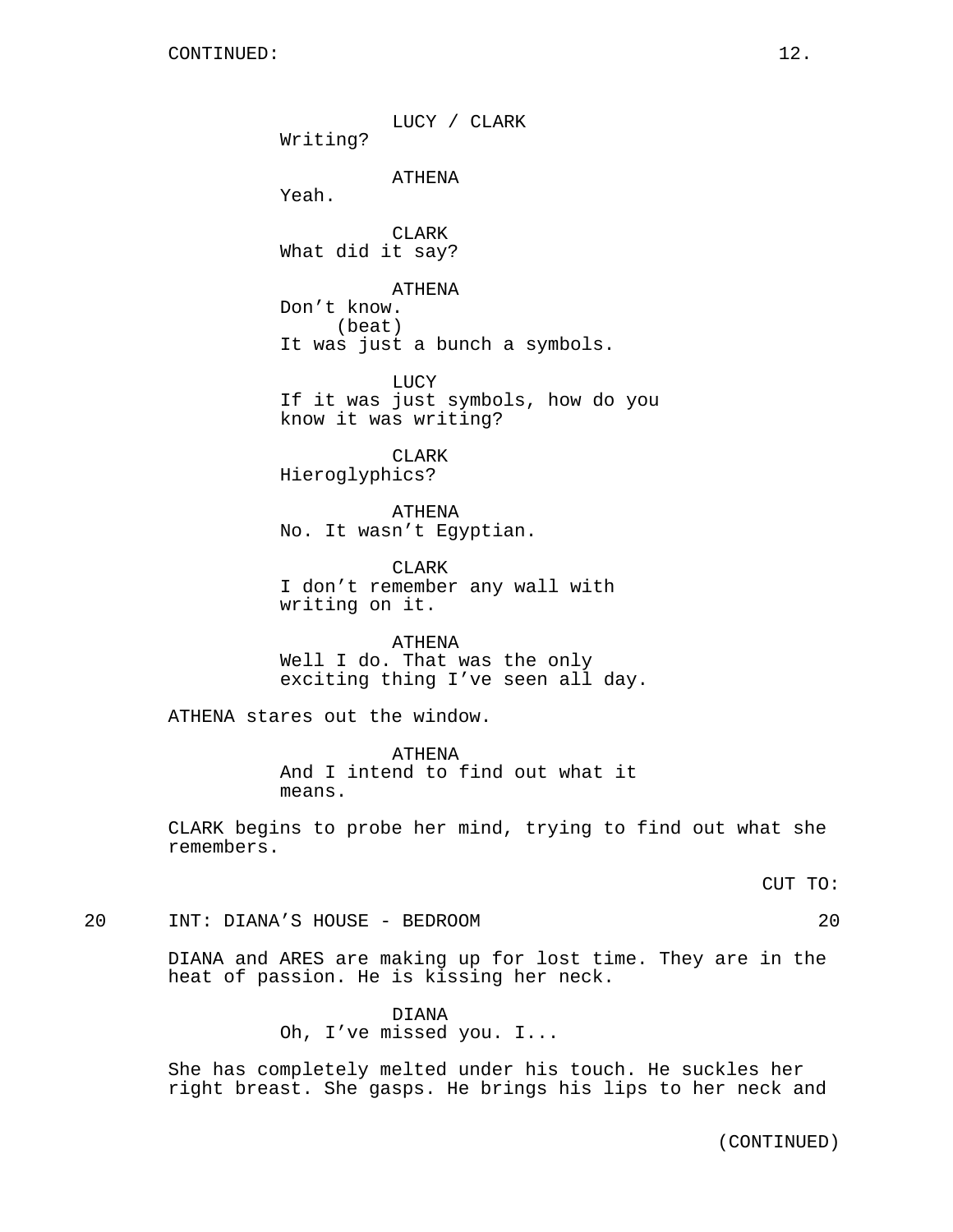then to her lips. He kisses her deeply as his fingers pry open her walls. She gasps as he pulls them open. He holds them open as he forces his tongue into her mouth. She grabs his tongue and sucks on it. Pulling it in. He moans. He can't stand it anymore. He wants hers. He wants to be in her. He thrusts himself inside her. She gasps as he enters her. It's been so long since he's been in her. So long since he's been with anyone. He wants to take her fast, and hard. And then do it again. He wants to make her his again, and again, and again.

CONTINUE TO:

21 TIME FLIES MONTAGE 21 22

They make love for hours. Over and over and over again.

CONTINUE TO:

22 KITCHEN 22

DIANA and ARES are sitting in the kitchen. They are having something to eat.

> ARES If I had've been freed in 1942, I was going to prepare for our meeting.

She looks at him with a raised eyebrow.

DIANA What? I wasn't born till 1968.

ARES

I know that.

DIANA

Then what...

#### ARES

# (smile)

Since I was now aware of my little sister's warehouse, and the Ambrosia that was hidden in there. I planned to go to the warehouse, open the case, and take the chalice. Then, in 1996, a few months before my dear brother would land in your back yard, I planned to visit you. Tell you who I was, and...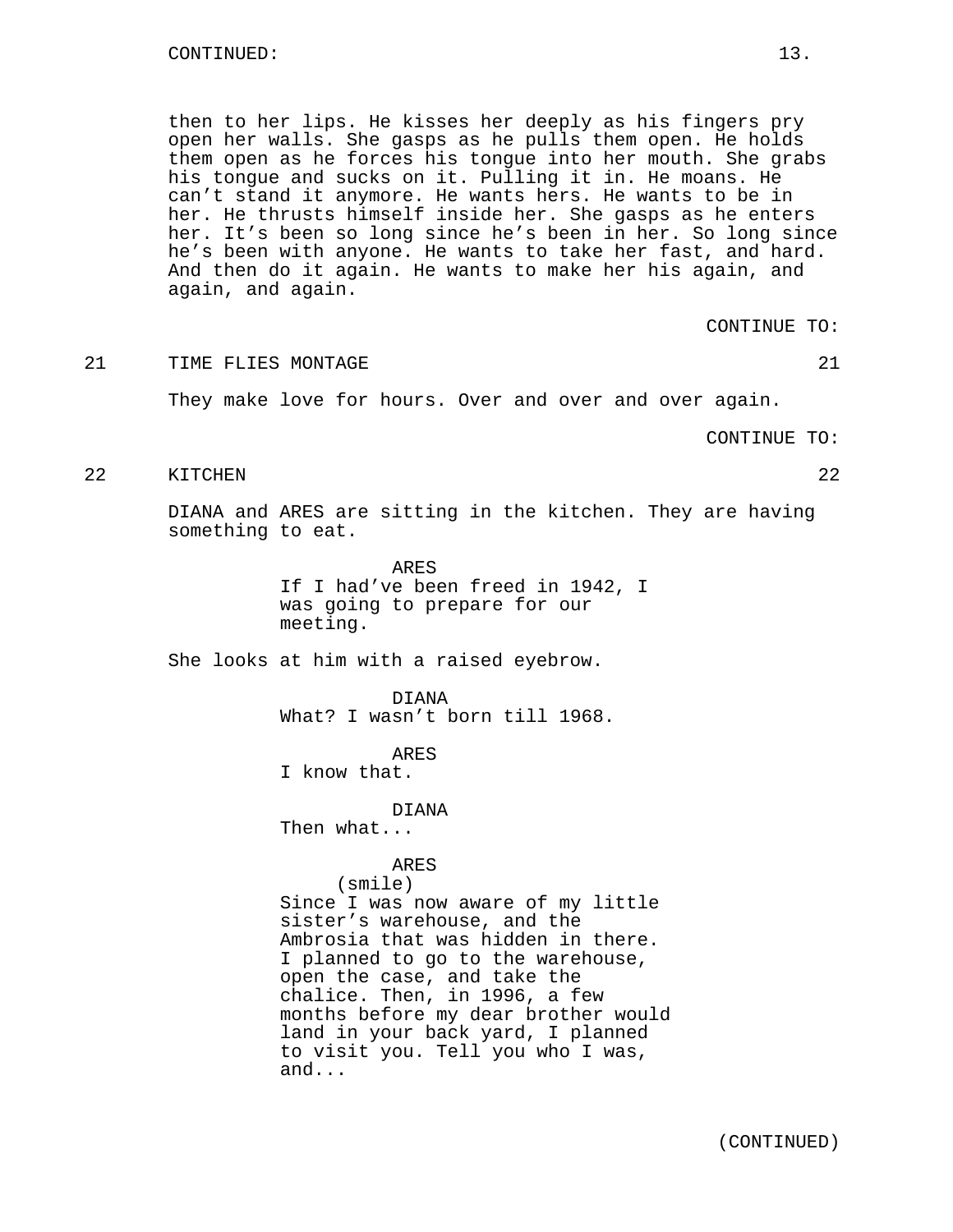DIANA What makes you think I'd believe you?

He flashes her that wicked, playful, smile of his.

ARES

I'd convince you.

He looks at her seductively.

ARES I can be quite convincing.

DIANA

Oh, I know.

ARES (beat) Then, once you accepted me, I'd offer you the Ambrosia.

DIANA Aren't you forgetting that Herc would still arrive, and then...

ARES No, I hadn't forgotten. (beat) I realized that, that was the only thing I couldn't stop. (beat) But I was determined to stop the loop.

DIANA

I...

ARES If you didn't go back with him, the loop never would have started. (beat) And if it never started, then everything would be as it was meant to be. If you never went back in 1996, you wouldn't have had any reason to go back in 2024. And if you didn't go back in 2024, I wouldn't have been trapped in that cave. And if I wasn't trapped in that cave for...

DIANA places her hands on his, and looks him in the eye.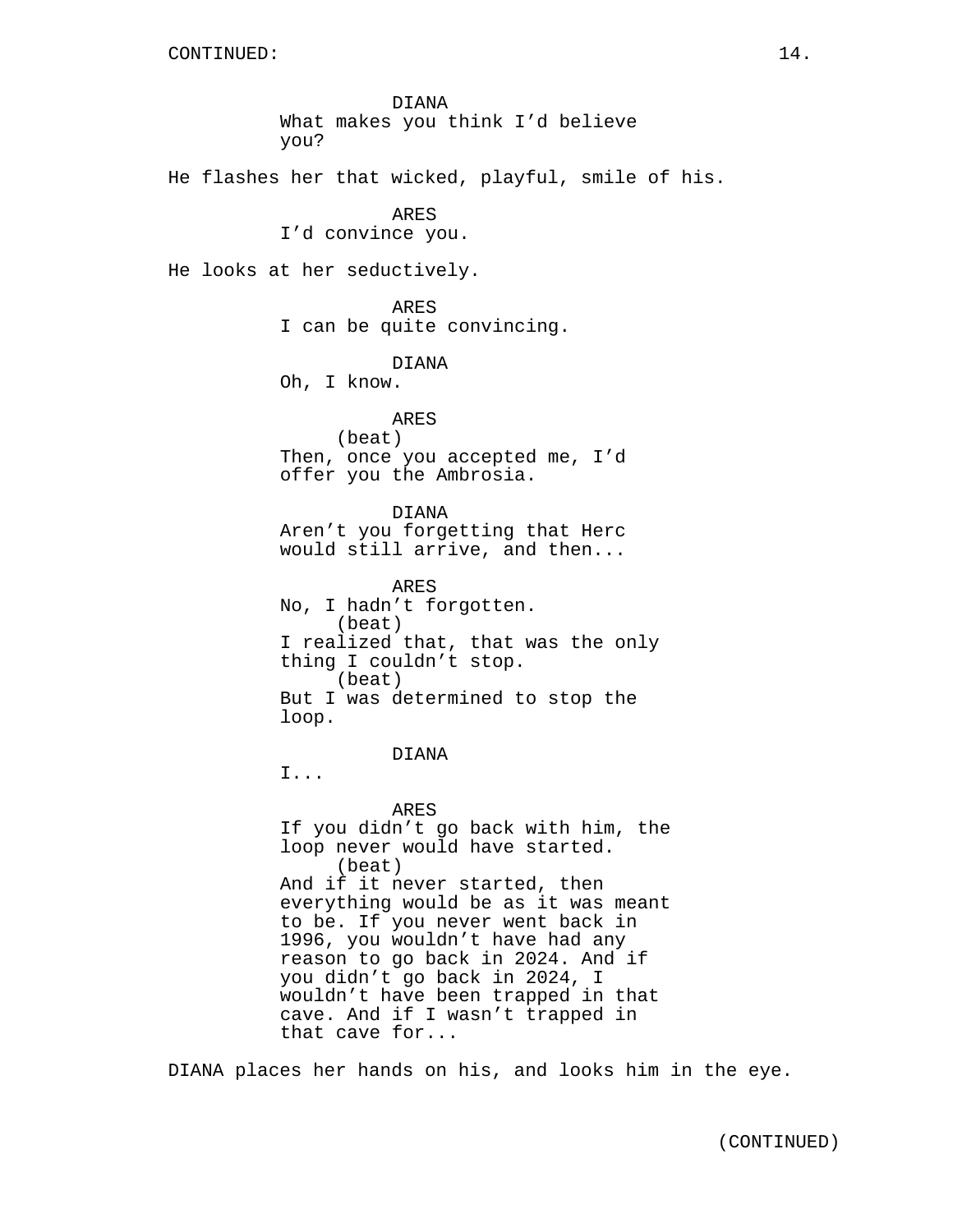DIANA Stop. I hate temporal physics. (beat) But you're right. We've really messed up the time line. (beat) Co-existing with duplicates of ourselves. H...

ARES looks at her with a raised eyebrow.

ARES

What?

DIANA realizes that ARES doesn't know that she and Clark returned before they left.

> DIANA When Clark and I returned, we landed in 2016, not 2024.

> > ARES

Why?

DIANA pretends not to know.

DIANA Not really sure. (beat) At least right now, there is only one of everybody.

ARES

Is there?

She raises an eyebrow, questioningly.

DIANA What do you mean?

# ARES

(look at her) How do you know that sometime in the future we don't interfere again? Maybe...

DIANA

No. Let's promise that we will never interfere in time again.

ARES I still think if we could find a way to stop the loop before it began...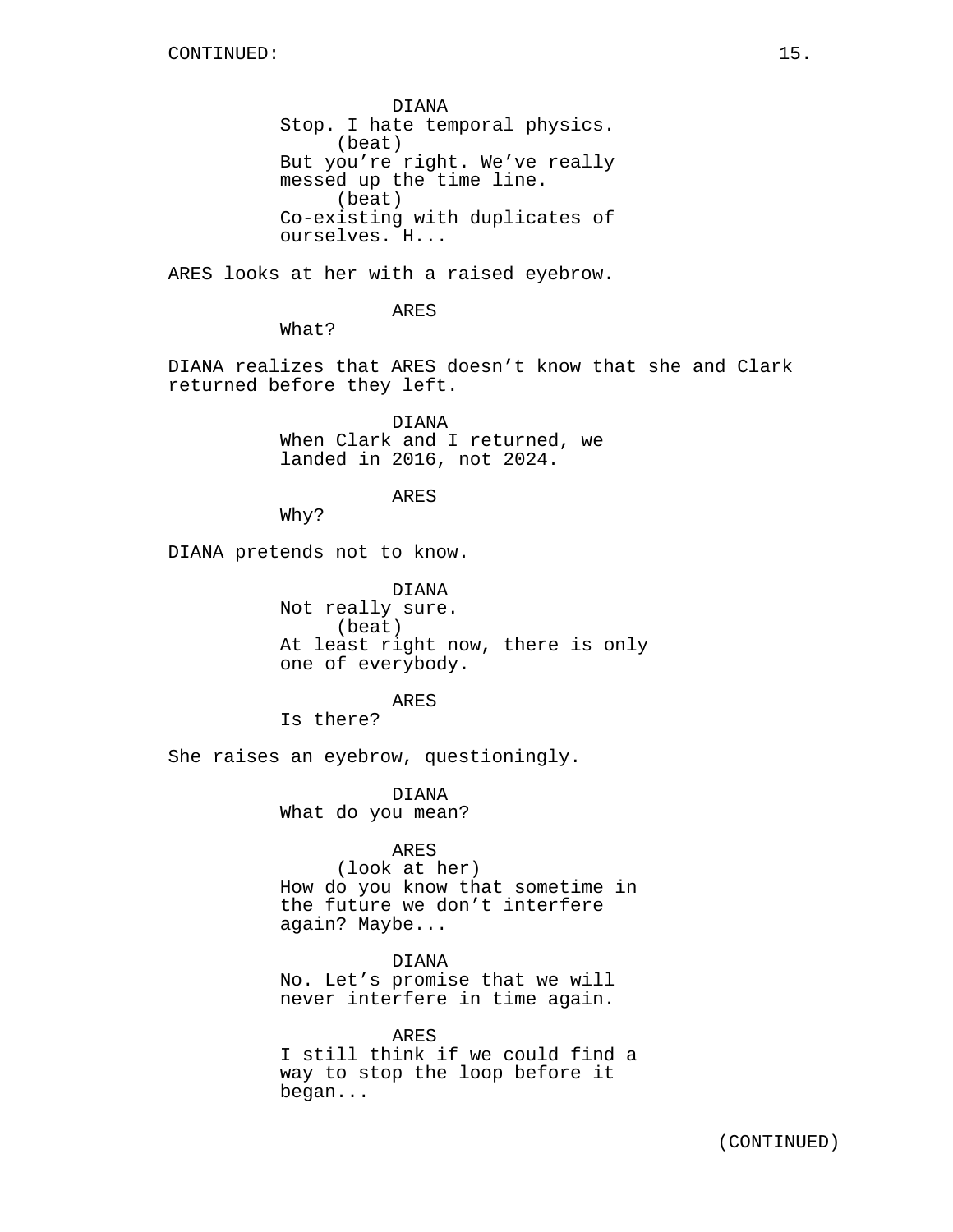ARES makes a chalkboard materialize in the room. He approaches the board. A pointer appears in his hand. He points the pointer at the board. The following is displayed on the board.

```
=================================================
```
### TIME LINE INFRACTIONS

Infraction #1: Hera sends Hercules to 1996.

Result : Hercules and Diana return to Ancient Greece.

Infraction #2: Diana lands in Ancient Greece.

Result : Hera sends her back.

Infraction #3: She lands in 1997, and learns she is pregnant with Herc's Son.

Result : Diana returns to Ancient Greece in 2024 with Clark and Ares.

Infraction #4: Diana, Clark and Ares land in Ancient Greece.

Result : 2 Ares'. The future Ares kills the present Ares. The future Ares in entombed. Diana & Clark return.

Infraction #5: Diana and Clark land in 2016. 8 years before they left.

Result : 2 Dianas and 2 Clarks. But only until 2024 when 1 set goes back.

===========================================================

ARES If the result of Infraction 1 was changed so that only Herc went back...

Momentary pause. He looks at her.

#### ARES

...then infractions 2-5 would never have happened. Herc would return, alone, and all would have unfolded as it should have. I would never have been entombed...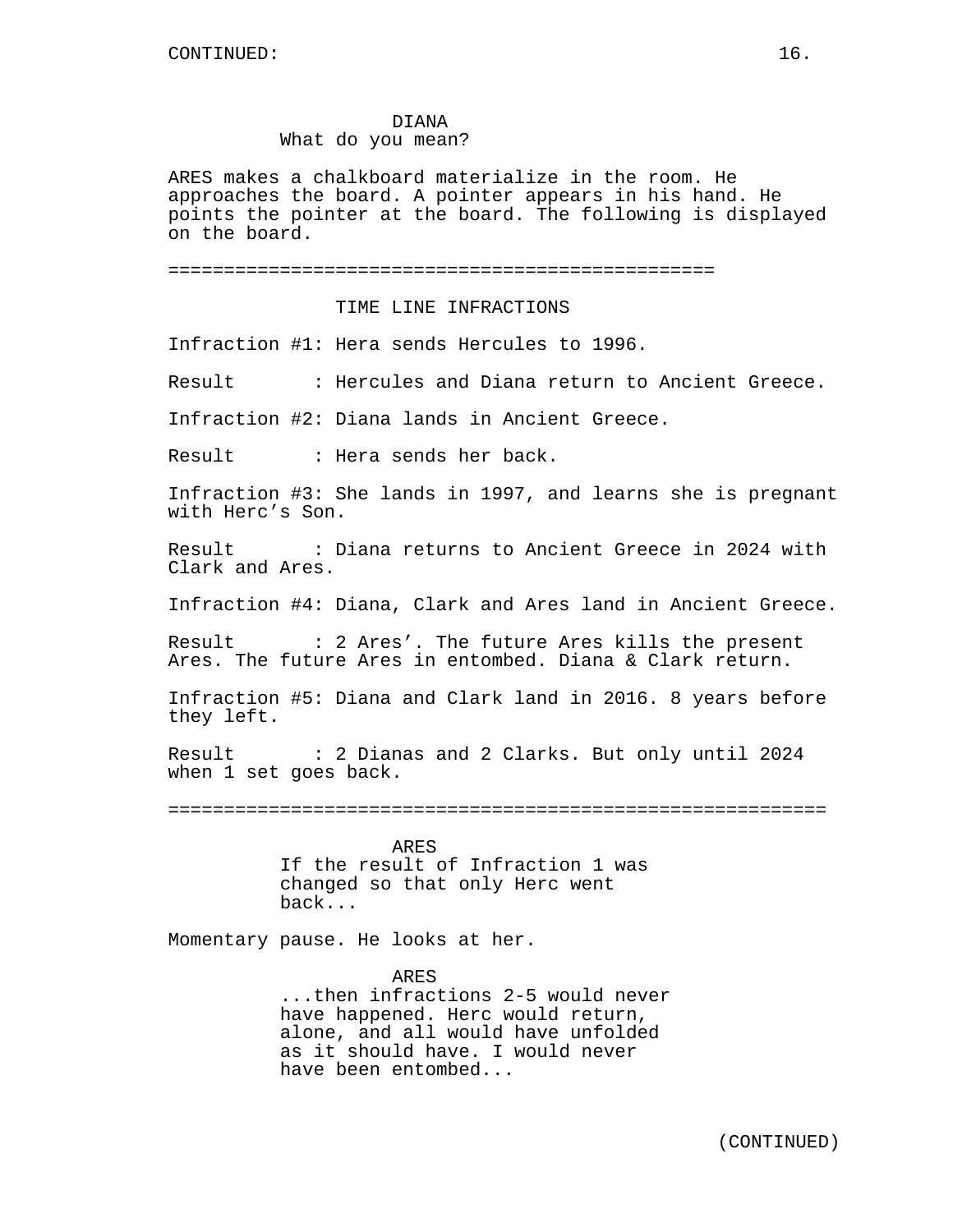DIANA But you would have entered The Game. Lost your godhood. ARES Yes. I know. DIANA Wait... (beat) The moment Herc would leave 1996, we'd have the same problem we had when we went back. (beat) There would be two of you. ARES Only until 2003. DIANA 2003? ARES Remember? (beat) Duncan MacLeod killed, or will kill, Aphrodite in 1997. And I challenged him in 2003. DIANA

Yeah, but...

Light bulb for DIANA. She sees where he's going. ARES knows she knows.

> ARES Right. You stopped me. Only this time, you wouldn't be there to stop us. Even if you were there, that me would never have met you, so...

DIANA Are you saying Mac would've killed you?

ARES We would have to make sure he did.

DIANA But we can't interfere. The rules forbid it. You now that.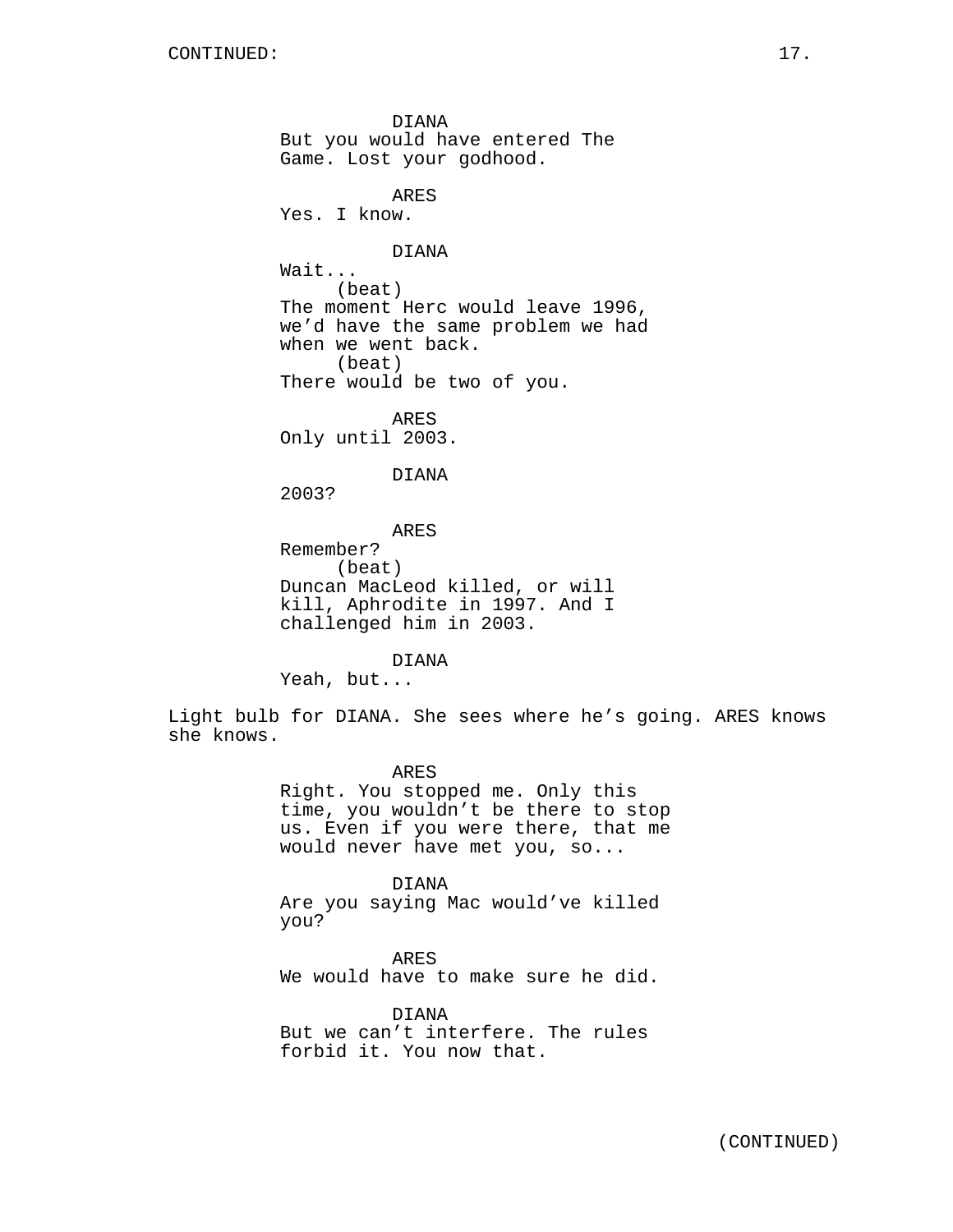ARES We'd find a way. Because if Mac didn't... DIANA We'd have a temporal anomaly. ARES Yes. And I wouldn't be able to kill myself this time because that me would be in The Game. An Immortal playing The Game would have to do it. DIANA Yes but... Momentary pause. She shakes her head. DIANA No. Stop. Just stop. ARES Stop? She goes to him and takes the pointer out of his hands. DIANA No more talking about fixing time. ARES I... She wraps her arms around his neck. DIANA No more talking at all. She kisses him. He returns the kiss. After a few moments, she breaks the kiss and looks at him. DIANA I've missed you. ARES

And I you.

DIANA Take me. I want you to...

Momentary pause. They vanish.

CONTINUE TO: